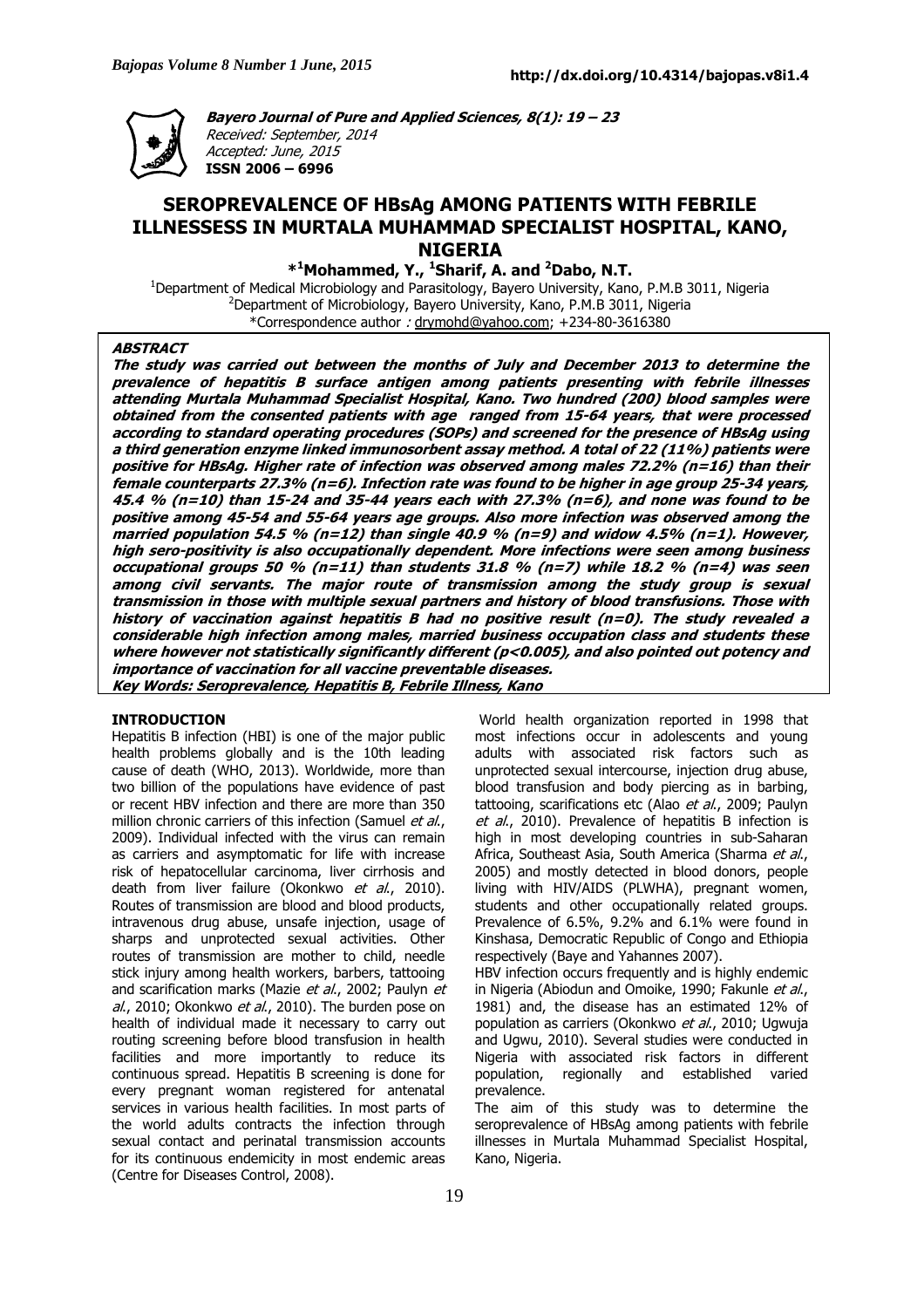# **MATERIALS AND METHODS**

## **Study Population**

The study was carried out among patients who presented to outpatient department of Murtala Muhammad Specialist Hospital with febrile illnesses such as malaria. Age group recruited for the study were between the age of  $15 - 64$  years who are free, from their medical records and history, of any known disease or condition such as liver diseases, cancers, hypertension, diabetes mellitus, sickle cell disease, patient on chemotherapy and pregnancy if female. Two hundred (200) patients who consented were recruited through an interviewer administered open ended questionnaire which contains sociodemographic characteristics and risk factors associated with hepatitis B viral infection. The sample size was estimated based on the local prevalence of hepatitis B viral infection.

## **Collection of Blood Sample**

Three (3) mls of blood was collected from each patient with sterile vacutainer needle directly into a universal sterile bottle. Samples were centrifuged at 3000 rpm for 5minutes and the sera obtained were used for screening of HBsAg according to standard procedures (Cheesbrough 2005). For the detection of HBsAg, chromatographic immunoassay based Micropoint test strip made in USA was used. The tests and result interpretation were done according to laboratory standard and test kits manufacturer's specifications.

## **Ethical Approval**

Ethical approval was obtained from the Ethics and Research Committee of Hospital Management Board, Kano.

### **Statistical Analysis**

This was done with SPSS version 20 by calculating simple percentages, association was determined by cross tabulations and statistical significance was set at p<0.05.

## **RESULTS**

A total of 200 blood samples were obtained from patients that presented with febrile illnesses within the age range of 15-64 years. The overall prevalence rate of HBV infection obtained among the patients was 11% as shown in Table1.

| Table 1: HbsAg Positivity in Patients with Febrile Illnesses at Murtala Muhammad Specialist |  |
|---------------------------------------------------------------------------------------------|--|
| Hospital, Kano                                                                              |  |

| <b>HBV Positivity</b> | <b>Number of Sample</b> | Percentage (%) |
|-----------------------|-------------------------|----------------|
| Reactive              |                         |                |
| Non-Reactive          | 178                     | 89             |
| <b>Total</b>          | 200                     | 100            |

Table 2 shows some socio-demographic characteristics of the patients with HBV infection. Male patients were seen to be more infected than the female patients with 72.7% and 27.3% respectively. Age specific prevalence rate was seen among 25-34 years age groups to be 45.5% of the positive population then followed by 27.3% each for age groups 15-24 and 35-44 years. No infection recorded among age groups 45-54 and 55-64 years. Married

population were seen to be 54.5% of those infected followed by those that are single among the study population at 40.9%. Among the occupational groups, those engaged in business as occupation have highest rate of prevalence at 50% followed by students with 31.8% while low prevalence was seen among the civil servants.

## **Table 2: Socio-Demographic Characteristics of the Patients and HBV Positivity in Murtala Muhammad Specialist Hospital, Kano**

| <b>Characteristics</b> | <b>Number of Samples</b> | <b>HBsAg Positive</b> |
|------------------------|--------------------------|-----------------------|
|                        | $N = 200, (%$            | $N=22, (%)$           |
| Age group              |                          |                       |
| 15-24                  | 68 (34.0)                | 6(27.3)               |
| $25 - 34$              | 74 (37.0)                | 10(45.4)              |
| $35 - 44$              | 37 (18.5)                | 6(27.3)               |
| 45-54                  | 12(6.0)                  | 0(0)                  |
| 55-64                  | 09(4.5)                  | 0(0)                  |
| <b>Sex</b>             |                          |                       |
| Male                   | 90 (45)                  | 16 (72.7)             |
| Female                 | 110 (55)                 | 6(27.3)               |
| <b>Marital status</b>  |                          |                       |
| Single                 | 86(43.0)                 | 9(40.9)               |
| Married                | 105(52.5)                | 12(54.5)              |
| Widow                  | 8(4.0)                   | 1(4.5)                |
| Divorced               | 1(0.5)                   | 0(0)                  |
| <b>Occupation</b>      |                          |                       |
| <b>Business</b>        | 75(37.5)                 | 11(50.0)              |
| <b>Students</b>        | 72(36.0)                 | 7(31.8)               |
| Civil Servants         | 53(26.5)                 | 4(18.2)               |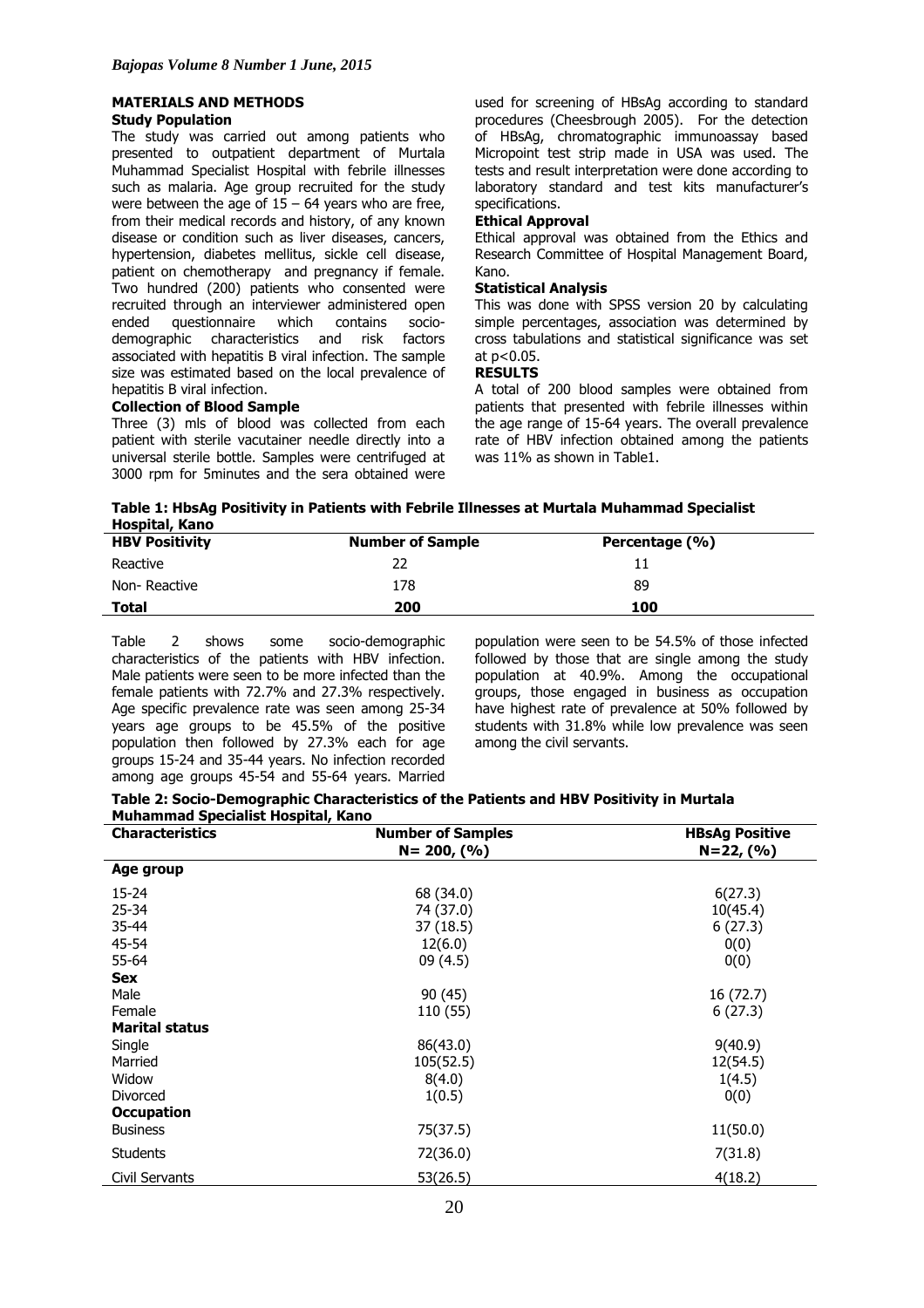### *Bajopas Volume 8 Number 1 June, 2015*

For assessment of some risk factors associated with hepatitis B viral infection as shown in Table 3, only 7.5% of the recruited subjects have had hepatitis B vaccination at full dose and none is positive among them, others have never had even a single dose of the vaccine. On considering blood transfusion as a risk factor, 8.5% of the patients have history of blood transfusion and only 18.2% of them are infected. 10.5% of the patients have history of more than one sexual partner and among them 68.2% are HBsAg

positive while lower prevalence 31.8% was observed among those without the history of multiple sexual partners. This strongly suggested that sexual promiscuity exposes one to the dangers of contracting the disease. When tribal and scarification marks were considered as risk factors, only 10% of the study population have history of scarification or tribal marks and represent only 4.5% of the infected population.

| Table 3: Some Selected Risk Factors Associated with Hepatitis B Virus Infection Obtained from |
|-----------------------------------------------------------------------------------------------|
| Murtala Muhammad Specialist Hospital, Kano                                                    |

| <b>Risk Factors</b>     | <b>Number</b>   | <b>HB Virus</b> |
|-------------------------|-----------------|-----------------|
|                         | <b>Examined</b> | <b>Positive</b> |
|                         | $N=200, (%$     | $N=22, (%$      |
| <b>History of HBV</b>   |                 |                 |
| vaccination             |                 |                 |
| Yes                     | 15(7.5)         | 0(0)            |
| No.                     | 185(92.5)       | 22(100.0)       |
| <b>History of blood</b> |                 |                 |
| transfusion             |                 |                 |
| Yes                     | 17(8.5)         | 4(18.2)         |
| No.                     | 183(91.5)       | 18(81.8)        |
| <b>Multiple sexual</b>  |                 |                 |
| partners                |                 |                 |
| Yes                     | 21(10.5)        | 15(68.2)        |
| No.                     | 179(89.5)       | 7(31.8)         |
| <b>Tribal</b>           |                 |                 |
| marks/scarification     |                 |                 |
| Yes                     | 20(10.0)        | 1(4.5)          |
| No                      | 180 (90.0)      | 21(95.5)        |

### **DISCUSSION**

In this study, a total of 200 samples of blood were obtained from patients who presented with fever as a symptom to the General Outpatient Department (GOPD) of Murtala Muhammad Specialist Hospital in Kano City between the months of July to December 2013. The overall prevalence of HBsAg was found to be 11% which differs from the results obtained from other studies within the same state and from other geopolitical zones of Nigeria. This figure still confirms that Nigeria is an endemic state for hepatitis B virus infection. Prevalence rates obtained in the last one decade showed a fluctuating trend, 14.6% in 2004, and 10.1% in 2005 and in 2006 it was 10.7%<br>(Nwokedi *et al.*, 2010). Recent report on the (Nwokedi et al., 2010). prevalence of hepatitis B infection on adolescent in Kano puts the rate at 12.5% (Yunusa et al., 2014). The figure is also lower than 12.3%, (Hamza et al., 2013) and 18.2% (Luka et al., 2008) obtained among HIV infected population in Aminu Kano Teaching Hospital and among pregnant women in Zaria, respectively. It is also lower than 47.2% and 20% reported from Benue State among blood donors and Borno State among primary school pupils respectively. 17.1% (Nneka 2007) was also reported from Nassarawa State among sex workers which also higher than the present figure.

Prevalence rate obtained in present study is comparable to the values  $11\%$  (Sule *et al.*, 2010) reported from studies in Anyingba, Kogi State, 11.5% (David et al., 2012) from Ekiti State and 10.6% (Esumeh et al., 2003) from South-South region.

Several studies also reported values less than this. (Dawaki and Kawo, 2006) reported 7.3% prevalence among pregnant women in Kano, 6.8% (Ndako et al., 2011) among secondary school students in north central Nigeria. 4.2% (Mukhtar et al., 2005) in Zaria, 4.1 % (Ugwuja and Ugwu, 2010; Okonko et al., 2010). Age specific prevalence rate was found to be 45.5% which is higher among 25-34 years age group follows by 27.3% each for 15-24 and 35-44 years age groups. These findings agree with that reported by (Gambo et al., 2012; Okonko et al., 2010) indicating the high rate of hepatitis B infection among these age groups. They constitute the sexually active population among the study group and they are at high risk of engaging in several ways through which one can contract the infection. The study figured out significant difference (p>0.005) in hepatitis B infection among the two sex groups with male patients having 72.7% while females recorded 27.3% prevalence rate. This finding is in contrast to reports by (Mboto and Edet, 2012; Okonko et al., 2010) in studies from South west Nigeria but in agreement with 12.1% and 32% reported from Kano, North west and North east by (Nwokedi, et al., 2010; Gambo et  $al$ , 2012). This can probably be explained by unequal exposure to risk factors of contracting the infection. Male population in this part of the country are more engaged in one form of risk behaviour or the other while the female population are always under close monitoring by parents. In this area the ratio of men to women that are engaged in business occupation, civil service, schools and other outdoor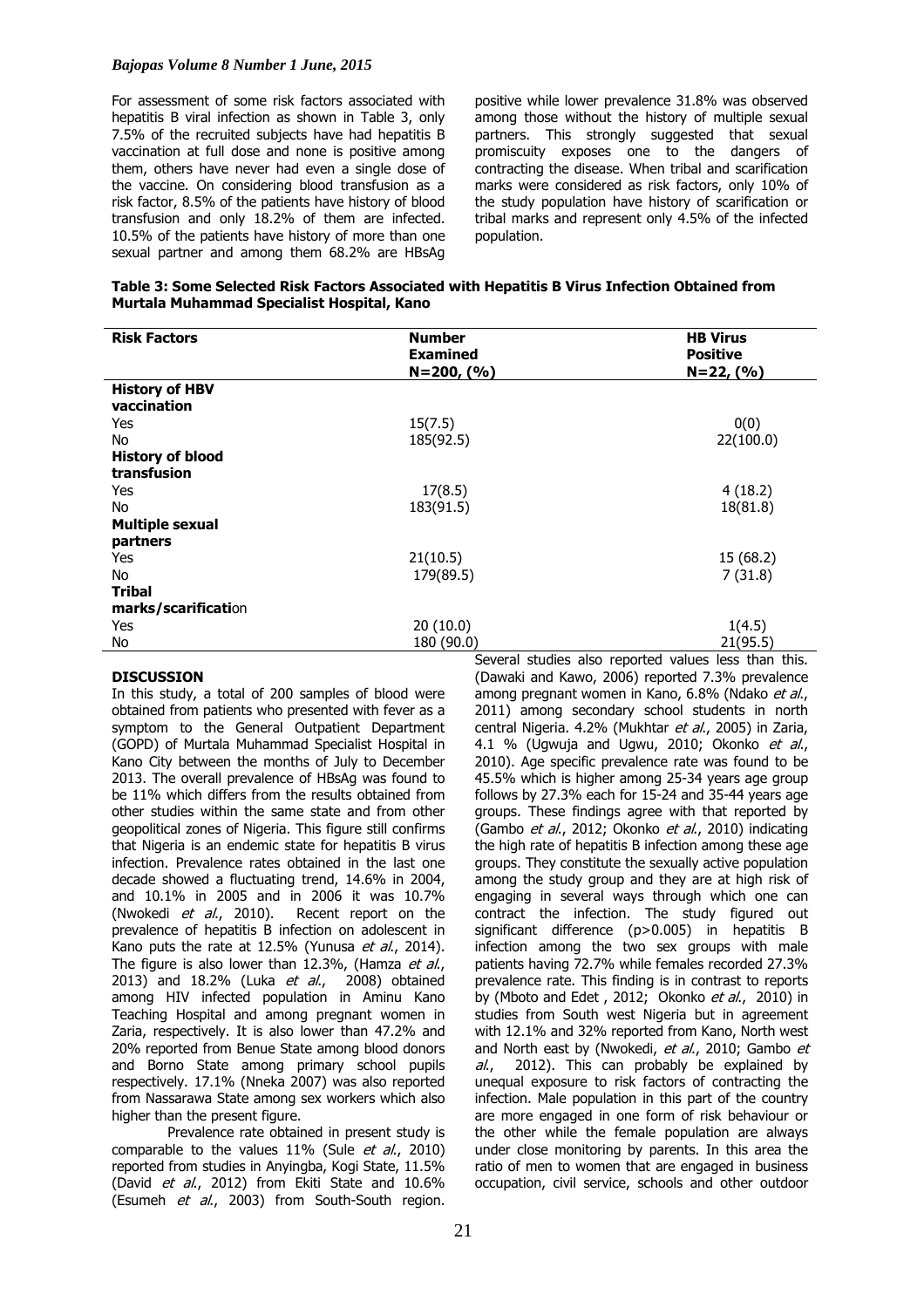activities is significant going by their tradition, culture and religion. This study also presents prevalence of hepatitis B infection that varies according to socioeconomic status of the patients (Okonko et al., 2010; Alikor and Erhabor, 2007). Population of the study group engaged in one form of business trading or the other have high prevalence of the infection which is 50% and 31.8% among students while civil servants had the least prevalence of the infection. This is in agreement with the earlier studies that occupation is associated with the infection (Baye and Yahannes, 2007; Okonko et al., 2010). Along with this, studies in Ethiopia revealed that mechanics and drivers had 28% prevalence rate, students 20% and civil servants had 15% prevalence rates of hepatitis B infection (Baye and Yahannes, 2007).

In Nigeria 4.1% was reported among students by (Okonko  $et$  al., 2010) and 12.5% among female adolescents students (Yunusa et al., 2014). The low prevalence rates among the civil servants may be related to high level of awareness on the preventive measures against the infection while high prevalence among those engaged in several business activities may be due low level of awareness and can engaged in various ways that could lead them to contract the infection especially sexual route as suggested by this study and by Dawaki and Kawo (2006) within same geographical areas. This study also revealed high prevalence rate among married population 54.5% while 10.9% was seen among the unmarried class because of horizontal transmission. This finding is in contrast to what was obtained in Ethiopia where 21.6% was obtained among married population while those that are singles recorded 75.7% (Baye and Yahannes 2007). It is also in contrast with the studies done in Abeokuta, south west Nigeria, where

## **REFERENCES**

- Abiodun, P.O. and Omoike, I.V. (1990). Hepatitis B surface Antigenaemia in children in Benin-City Nigeria. Nigerian journal of paediatrics. 17:27-31
- Alao, O., Okwori, E., Egwu, C. and Audu, F. (2009). Seroprevalence of Hepatitis B surface antigen among Prospective blood donors in an urban Area of Benue State. The internet journal of hematology 5(2)
- Alikor, E.A. and Erhabor, O.N. (2007): Seroprevalence of Hepatitis B surface antiginemia in children in tertiary health institution in Niger Delta of Nigeria. Nigerian journal of Medicine 16(3): 250-251
- Baye, G. and Yahannes, M. (2007). The prevalence of HBV, HCV and Malarial parasites among Blood donors in Amhara and Tigray Regional States: Ethiopian journal of Health Development 22(1):3-7
- Center for disease control and prevention (CDC). (2008). Hepatitis B virus (HBV) infection during pregnancy. Recommendations of the Advisory Committee on Immunization Practices (ACIP). Morbidity and mortality weekly report. 57 (No. RR-3): 20-21.

students recorded higher prevalence rate of 5.5% and married population recorded none (Okonkwo et  $al., 2010).$ 

This study reported sexual transmission as the major route of contracting the infection with 71.5% prevalence rate among those that have history of more than one sexual partner. 17.6% of those with positive history of blood transfusion as a result of poor screening and occult HBV infection in the past had the disease. This is consistent with the findings from other studies that unprotected sexual intercourse or sexual promiscuity and unscreened blood transfusion are major route of transmitting the infection (Dawaki and Kawo, 2006; Okonkwo et al., 2010; Mboto and Edet, 2012). Some other studies recorded high prevalence of hepatitis B infection among those with history of scarification or tribal marks. In this study 4.5% prevalence rate was recorded among those with history of scarification or tribal marks which is in contrast to 8.0% recorded by (Okonkwo et al., 2010). Hepatitis B virus vaccination proved to be protective in this study as none of the 7.5% of the study population with history of vaccination is hepatitis B positive. This emphasizes continuous encouragement by individual, groups, Non-governmental organizations and governments to be more dedicated and committed at ensuring proper awareness and availability of the vaccine to the community. This finding is in agreement with assertion that the HBV vaccine is effective and protective (Lee et al., 2006). Although an effective vaccine is now available for HBV, not everyone will have an access to the vaccine; therefore the public health education is still the best means of combating this disease.

- Cheesbrough, M. (2005). District Laboratory Practice for Tropical Countries, Part 2. Cambridge University Press, UK. 434pp.
- David, O.M., Oluduro, A.O., Ariyo, A.B., Ayeni, D.I. and Famurewa, O.I. (2012). Seroepidemiological survey of hepatitis B surface antigenemia in children and adolescents in Ekiti State, Nigeria. Journal of public health and Epidemiology 5(1): 11-14
- Dawaki, S.S. and Kawo, A.H. (2006). Seroprevalence of HBsAg in pregnant women attending urban maternity hospital in Kano: Nigerian journal of microbiology, 20:705-709
- Esumeh, F.I., Ugbomoiko, D. and Isibor, J.O. (2003). Seroprevalence of HIV and Hepatitis B surface antigen (HBsAg) among blood donors in central hospital Benin City, Nigeria. Journal of medical laboratory science 12(2): 52-55
- Fakunle, Y.M., Abdurahman, M.B. and Whittle, H.C. (1981). Hepatitis B virus infection in children and adults in Northern Nigeria: a preliminary survey. Transaction of the royal society of tropical medicine and hygiene. 75: 626-629.
- $22$  Gambo, I.M., Rabiu, A.M., Muhammad, M.B. and<br>Shugaba, A.I. (2012). Seroprevalence of